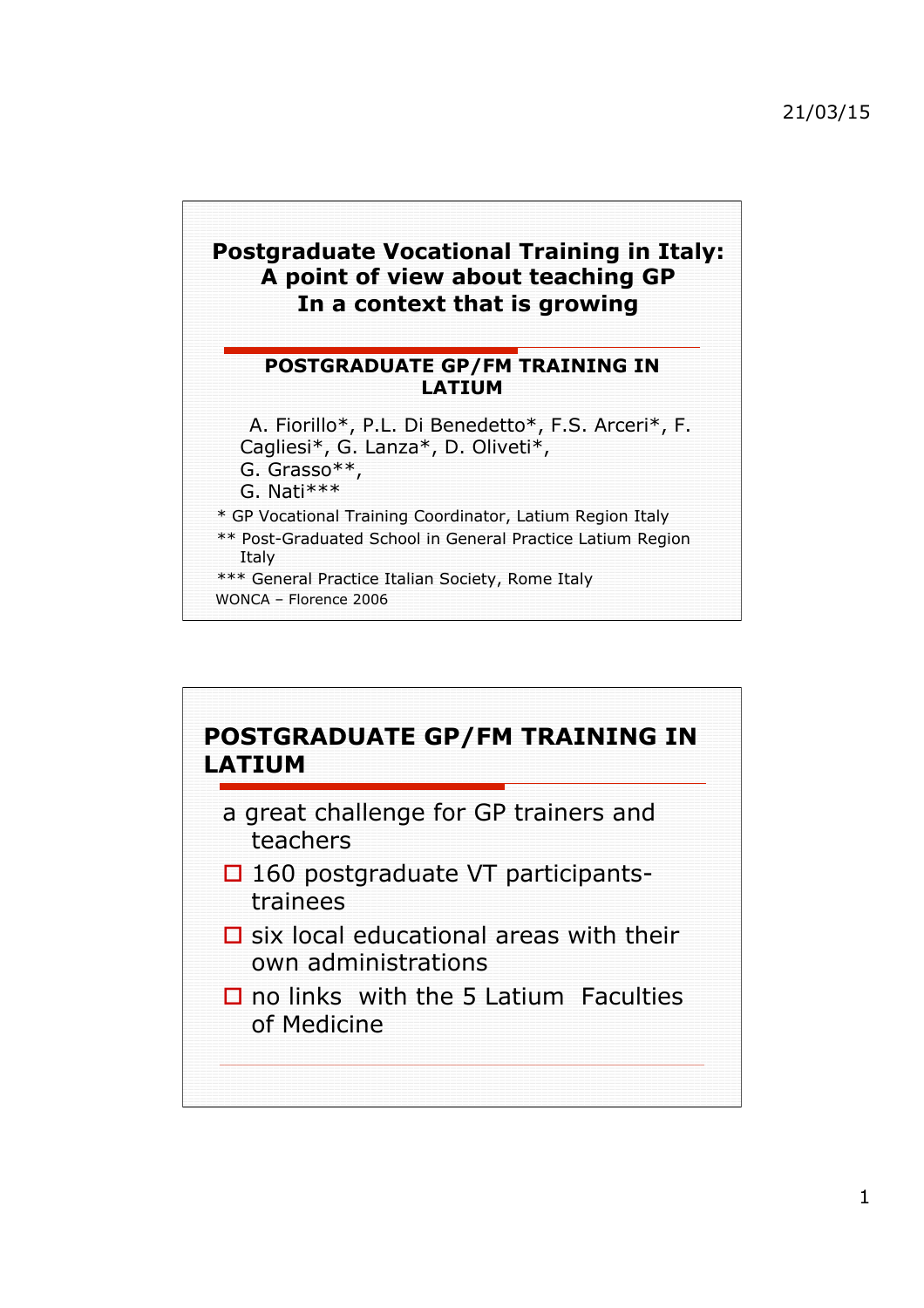## **POSTGRADUATE GP/FM TRAINING IN LATIUM: critical points**



# **POSTGRADUATE GP/FM TRAINING IN LATIUM** Structural , logistic and educational problems have negatively affected VT

Activities and teaching development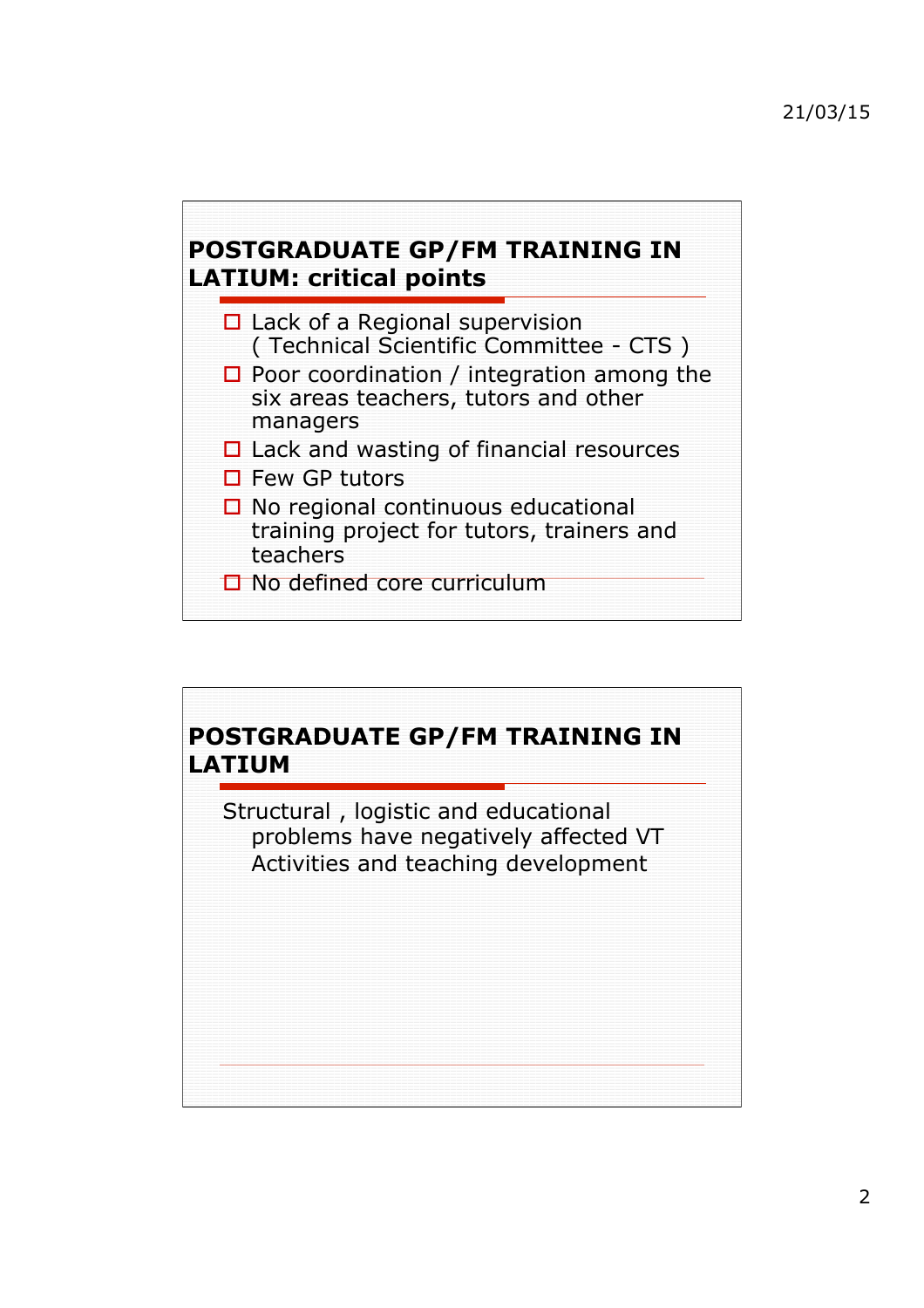### **POSTGRADUATE GP/FM TRAINING IN LATIUM**

 $\Box$  VT coordinators have approched the Regional Post-Graduated School in General Practice in order to obtain specific educational package aligned with the VT project aims.

#### **POSTGRADUATE GP/FM TRAINING IN LATIUM**

| <b>Key Point Goals Interdisciplinary seminars</b><br>Reference GP trainers lead each seminar, supplied with |
|-------------------------------------------------------------------------------------------------------------|
| didactic package updated and checked for specific<br>characteristics:                                       |
| Definition of the educational aims,                                                                         |
| Focus on core competences and abilities of GP                                                               |
| Active learning and participation                                                                           |
| role-play, simulated clinical cases, works in small groups<br>о                                             |
| Small groups discuss patient counselling and/or<br>management scenarios                                     |
| Groups share issues identified with large group<br>п                                                        |
| Didactic overview                                                                                           |
| Problem - solving methodology                                                                               |
| Evaluation of the previous knowledge and of what                                                            |
| learnt, by multiple choice tests                                                                            |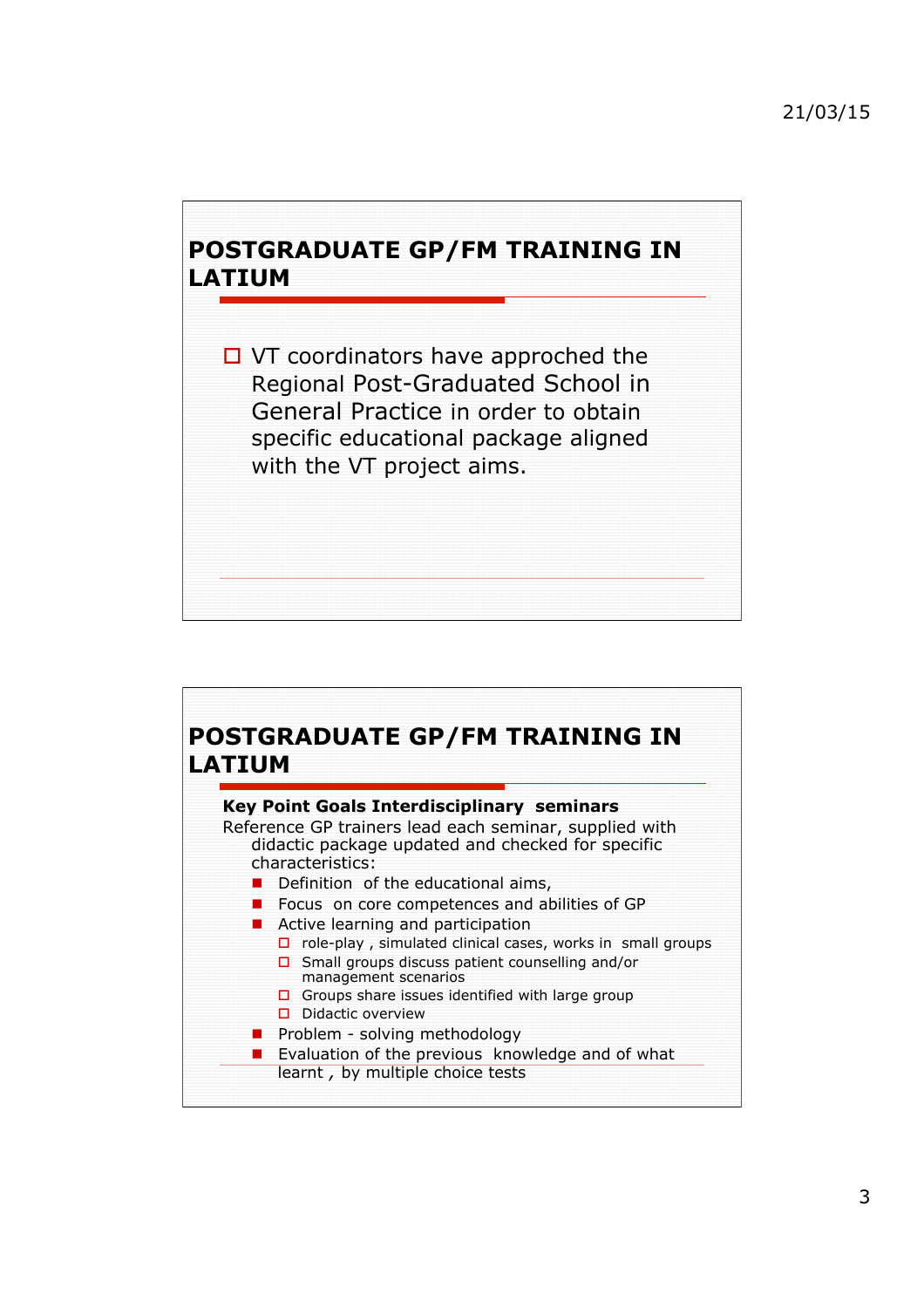